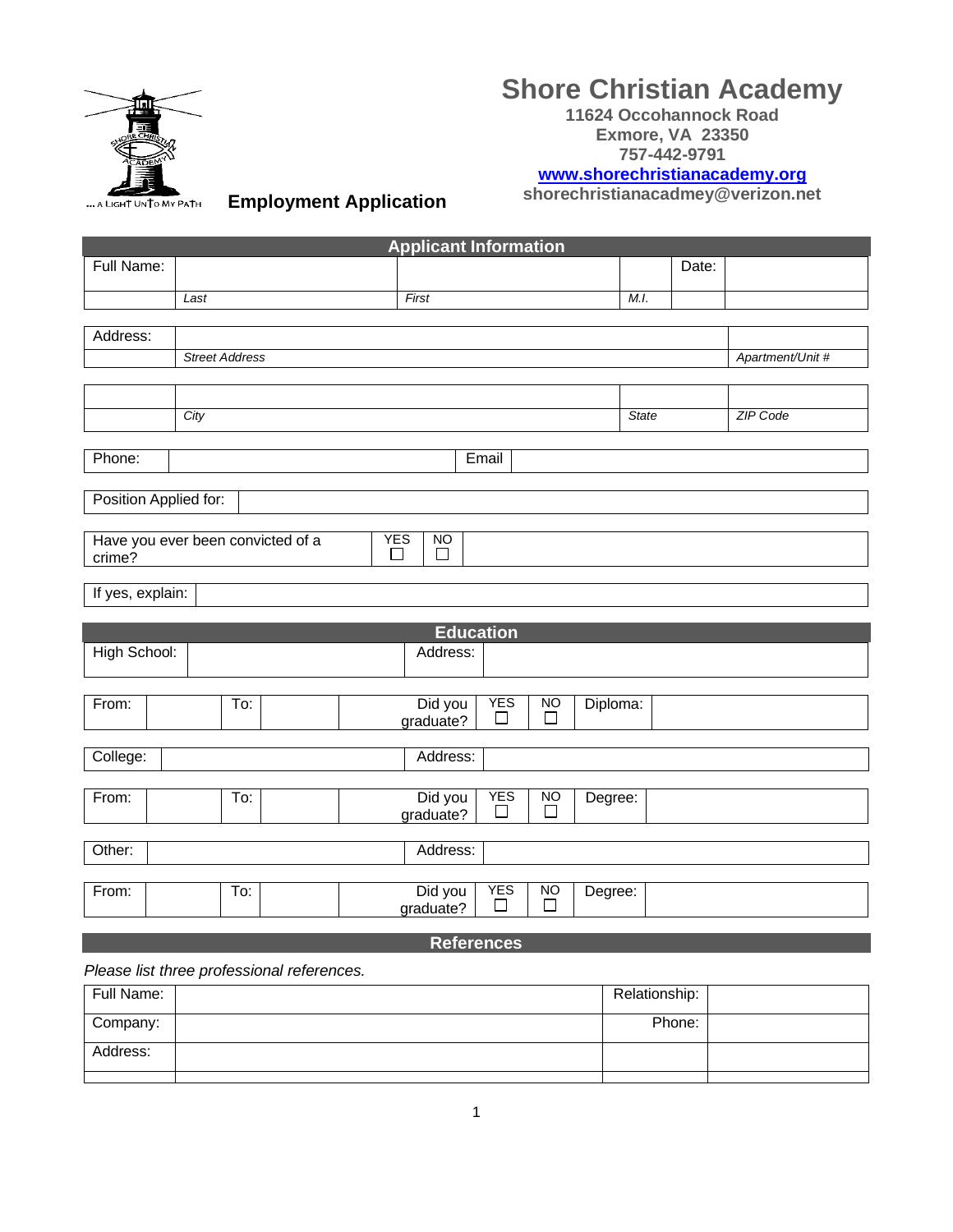| Full Name: | Relationship: |  |
|------------|---------------|--|
| Company:   | Phone:        |  |
| Address:   |               |  |
|            |               |  |
| Full Name: | Relationship: |  |
| Company:   | Phone:        |  |
| Address:   |               |  |

### **Previous Employment**

|                   |                                               |     | Please list previous employment, starting with most recent. |                                              |             |  |
|-------------------|-----------------------------------------------|-----|-------------------------------------------------------------|----------------------------------------------|-------------|--|
| Company:          |                                               |     |                                                             |                                              | Phone:      |  |
| Address:          |                                               |     |                                                             |                                              | Supervisor: |  |
| Job Title:        |                                               |     |                                                             |                                              |             |  |
|                   |                                               |     |                                                             |                                              |             |  |
| Responsibilities: |                                               |     |                                                             |                                              |             |  |
|                   |                                               |     |                                                             |                                              |             |  |
| From:             |                                               | To: |                                                             | Reason for Leaving:                          |             |  |
| reference?        | May we contact your previous supervisor for a |     |                                                             | <b>YES</b><br><b>NO</b><br>П<br>$\Box$       |             |  |
|                   |                                               |     |                                                             |                                              |             |  |
| Company:          |                                               |     |                                                             |                                              | Phone:      |  |
| Address:          |                                               |     |                                                             |                                              | Supervisor: |  |
|                   |                                               |     |                                                             |                                              |             |  |
| Job Title:        |                                               |     |                                                             |                                              |             |  |
| Responsibilities: |                                               |     |                                                             |                                              |             |  |
|                   |                                               |     |                                                             |                                              |             |  |
| From:             |                                               | To: |                                                             |                                              |             |  |
|                   |                                               |     |                                                             | Reason for Leaving:                          |             |  |
| reference?        | May we contact your previous supervisor for a |     |                                                             | <b>YES</b><br>$\overline{NO}$<br>П<br>$\Box$ |             |  |
|                   |                                               |     |                                                             |                                              |             |  |
| Company:          |                                               |     |                                                             |                                              | Phone:      |  |
| Address:          |                                               |     |                                                             |                                              | Supervisor: |  |
|                   |                                               |     |                                                             |                                              |             |  |
| Job Title:        |                                               |     |                                                             |                                              |             |  |
| Responsibilities: |                                               |     |                                                             |                                              |             |  |
|                   |                                               |     |                                                             |                                              |             |  |
| From:             |                                               | To: |                                                             | Reason for Leaving:                          |             |  |
|                   |                                               |     |                                                             |                                              |             |  |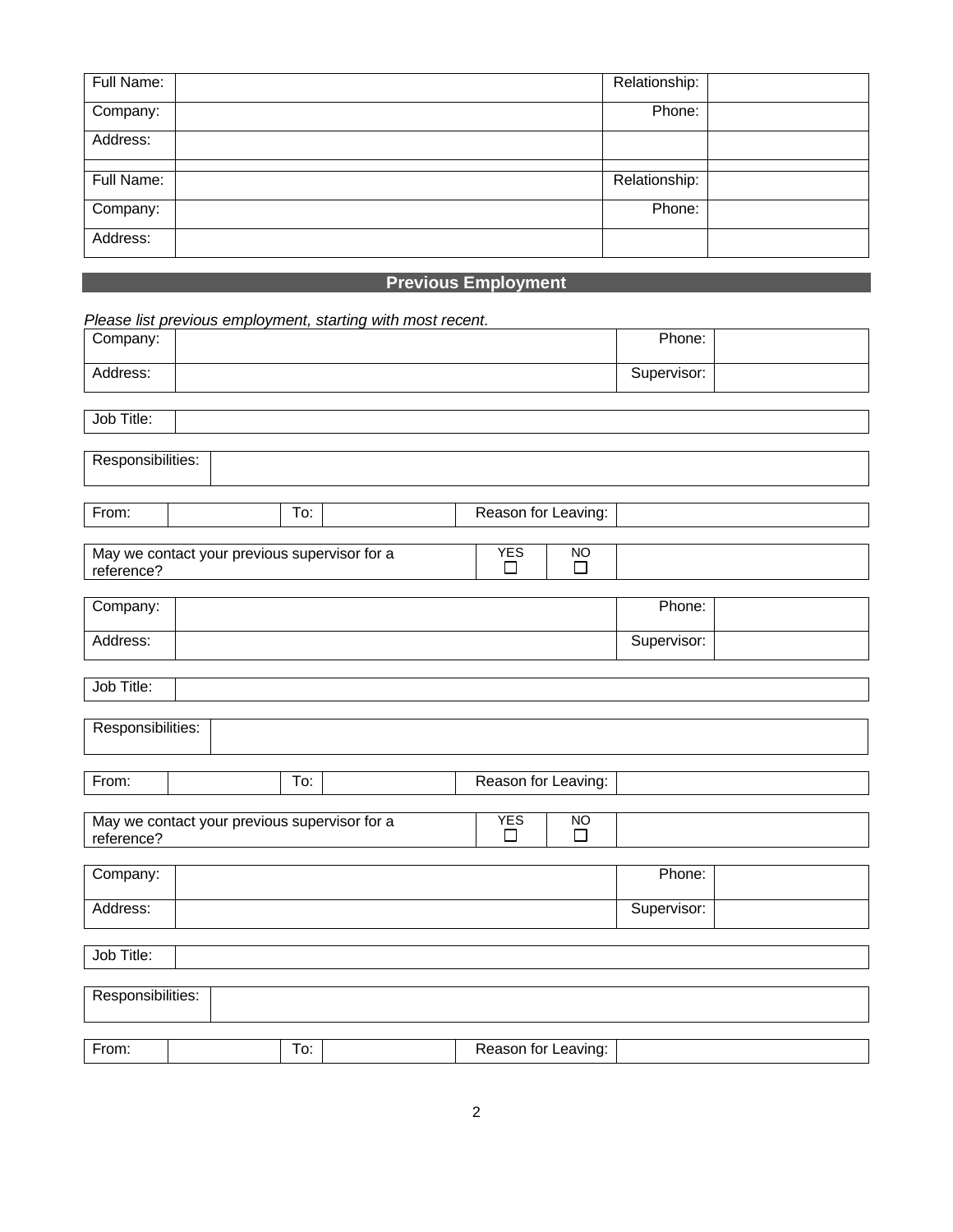| May<br>tor a<br>previous supervisor<br>we contact<br>vour | $\mathcal{L}$ | <b>NC</b> |
|-----------------------------------------------------------|---------------|-----------|
| reterence'                                                |               |           |

|  | <b>Testimony</b> |  |  |
|--|------------------|--|--|
|  |                  |  |  |
|  |                  |  |  |
|  |                  |  |  |

| Briefly share your<br>testimony: _____ |  |  |  |  |
|----------------------------------------|--|--|--|--|
|                                        |  |  |  |  |
|                                        |  |  |  |  |

# **Non-Professional and Volunteer Experience**

| Please describe<br>any other<br>experience and<br>volunteer activities<br>over the last five<br>years. |  |  |  |  |
|--------------------------------------------------------------------------------------------------------|--|--|--|--|
|--------------------------------------------------------------------------------------------------------|--|--|--|--|

## **Additional Information**

Positions at Shore Christian Academy could require extended hours which includes nights and weekends.

explain:

| Would you be able to do this? | <b>YES</b><br><b>NO</b>                                                     |  |
|-------------------------------|-----------------------------------------------------------------------------|--|
| If no, please<br>explain:     |                                                                             |  |
|                               | Positions at Shore Christian Academy could require lifting up to 60 pounds. |  |
| Would you be able to do this? | <b>YES</b><br><b>NO</b>                                                     |  |
| If no, please                 |                                                                             |  |